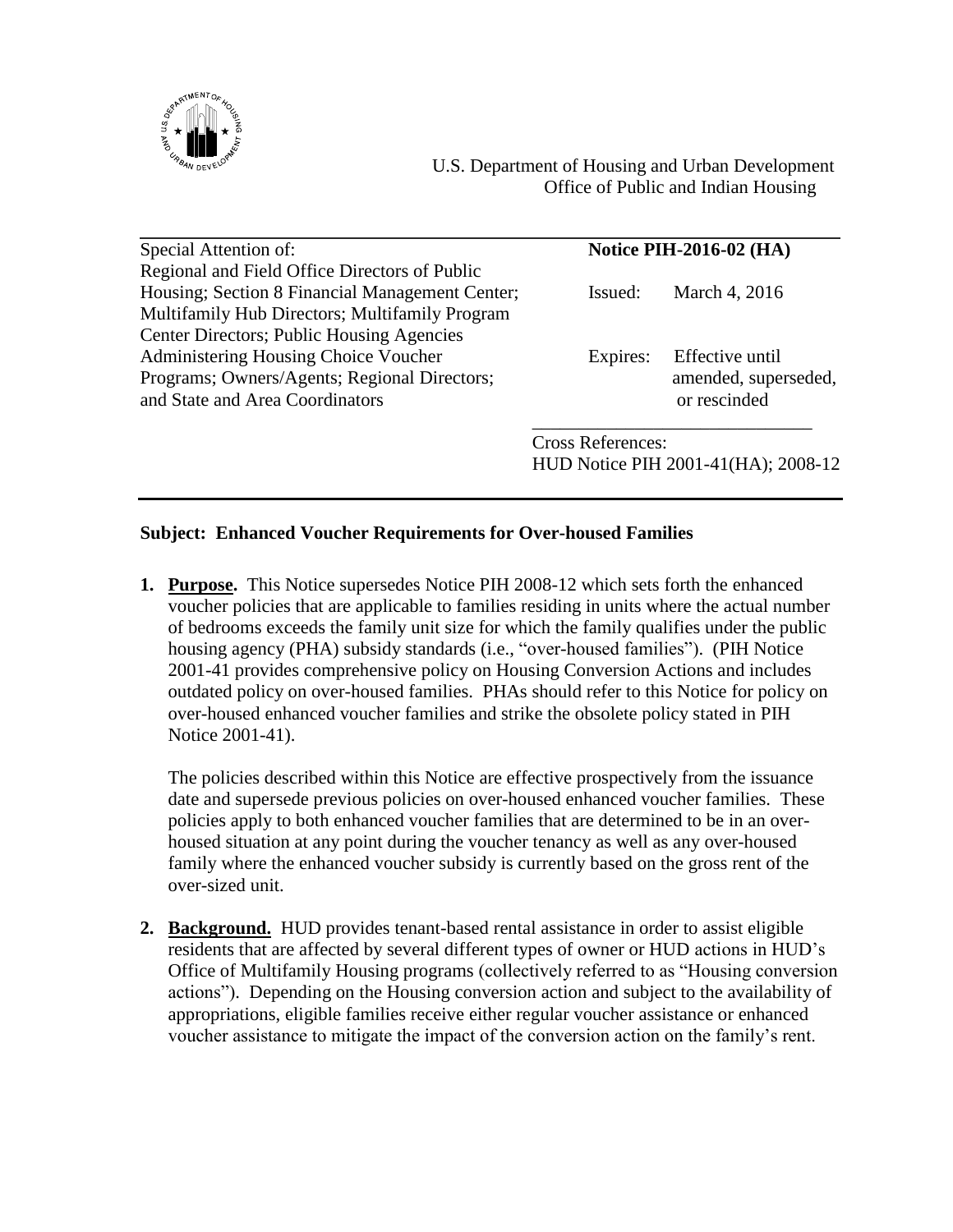Enhanced vouchers are primarily provided in the case of preservation prepayments and Section 8 project-based contract opt-outs.<sup>1</sup>

Enhanced voucher assistance under Section 8(t) of the United States Housing Act of 1937 is calculated differently from regular housing choice voucher assistance if the family remains in the project. A higher "enhanced" payment standard is used to determine the amount of the monthly subsidy in cases where the gross rent of the unit exceeds the normally applicable PHA payment standard. In such instances, the gross rent for the unit is used in the monthly subsidy calculation instead of the normally applicable payment standard.<sup>2</sup>

## **3. Voucher Issuance and PHA Determination of the Family's Over-housed Status.**

Under a Housing conversion action, the PHA issues an eligible family an enhanced voucher based on the PHA subsidy standards (see 24 CFR §982.402), not the actual size of the unit the family is currently occupying. A PHA must approve requests for a larger bedroom size to permit additional bedrooms if it may be necessary as a reasonable accommodation for a household with a family member with a disability, such as for example, to accommodate the need for a live-in aide or for medical equipment (see 24 CFR part 8). If the bedroom size of the family's unit exceeds the number of bedrooms for which the family qualifies under the PHA subsidy standards, the family is an overhoused family unless the family qualifies for a reasonable accommodation because one or more family member(s) need an additional bedroom.

If an over-housed family chooses to move from the project at any time, the normal tenant-based voucher program rules apply to the subsidy calculation for the new unit. In such a case, the payment standard is the lower of the payment standard for the family unit size under the PHA subsidy standards or the payment standard for the actual size of the unit rented by the family (see 24 CFR  $\S 982.402(c)$ ). However, if an over-housed family wishes to remain at the project, the regular voucher program requirements regarding the payment standard are not applicable and the provisions of this notice apply.

**4. Availability of Appropriate Size Units in the Project**. Once the PHA determines the family is over-housed, the PHA must inform the family and explain the requirements under this notice. If the family indicates it wishes to remain at the project with enhanced voucher assistance, the PHA must inform the owner of the project that the family is in an over-sized unit. The PHA must also provide the owner with the bedroom size for which the family actually qualifies under the PHA subsidy standards (i.e., the appropriate size unit). The owner must then identify all appropriate size units that are available in the

 $\overline{a}$ 

<sup>&</sup>lt;sup>1</sup> Preservation prepayments are cases where the owner of a preservation eligible property (generally section  $236$ and section 221(d)(3) projects) is prepaying the mortgage or voluntarily terminating the mortgage insurance. Section 8 project-based opt-outs are situations where an owner chooses to end participation in certain programs by either opting-out of or not renewing certain expiring Section 8 project-based contracts.

<sup>&</sup>lt;sup>2</sup> The housing assistance payment calculation for an enhanced voucher family remaining in the project is the gross rent of the unit minus the greatest of (a) 30 percent of adjusted monthly income; (b) 10 percent of monthly income; (c) the welfare rent in as-paid states; (d) the enhanced voucher minimum rent (see HUD Notice PIH 2001-41, section II.c.3 for further details); or (e) such other minimum rent established by the PHA (see 24 CFR §5.630).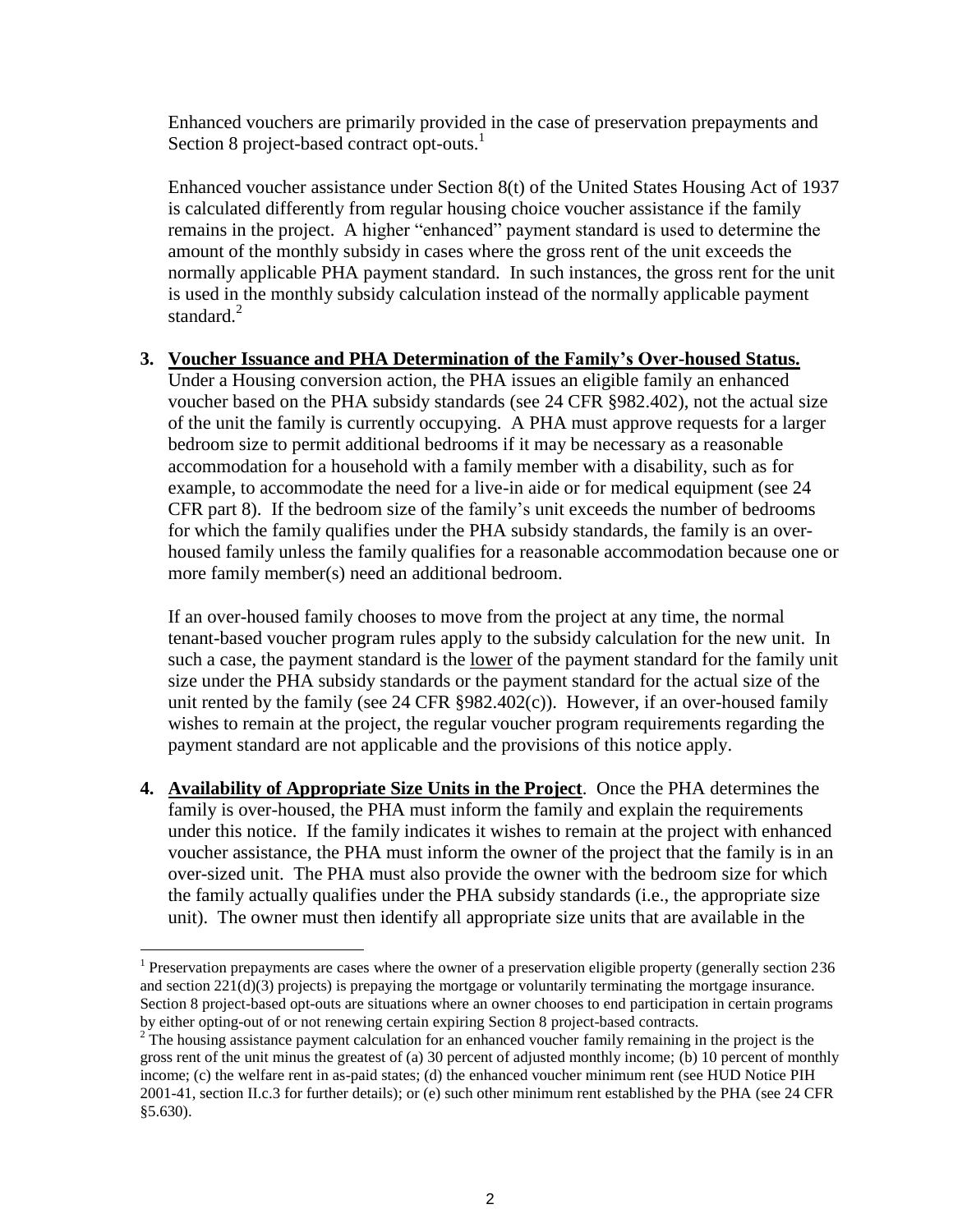project. (Throughout this notice, when an appropriate size unit does not physically exist at the project, the term "appropriate size unit" also includes an available bedroom size unit that is smaller than the family's current unit but is not smaller than the appropriate size unit for which the family qualifies under the PHA's subsidy standards (see paragraph 5 for further information)).

The over-housed family must move to an appropriate size unit in the project if one is available in order to receive enhanced voucher assistance. 3 The family and owner will enter into a lease and the PHA will execute a voucher housing assistance payments (HAP) contract on behalf of the family for the appropriate size unit to which the family moves. The enhanced voucher housing assistance payment calculation is based on the gross rent of the appropriate size unit.

If an over-housed enhanced voucher family refuses to move to the appropriate size unit, and one exists and is available for occupancy, the PHA will calculate the family's housing assistance payment for the over-sized unit based on the normally applicable voucher subsidy formula using the applicable payment standard established by the PHA for its voucher program (see 24 CFR §982.402(c) and (d)). The family will be responsible for any amount of the gross rent not covered by the housing assistance payment.

**5. Appropriate Size Unit does not Physically Exist in the Project.** If the family wishes to remain at the project with enhanced voucher assistance, and an appropriate size unit does not physically exist at the project, but a bedroom size unit is available that is smaller than the family's current unit but not smaller than the unit size for which the family qualifies under the PHA subsidy standards, the family must move to the smaller bedroom size unit within a reasonable time, as determined by the PHA but not to exceed 30 days. The family and owner will enter into a new lease and the PHA will execute a new voucher HAP contract with the owner for the smaller bedroom size unit. The enhanced voucher subsidy calculation is based on the gross rent for the smaller bedroom size unit.

If an over-housed enhanced voucher family refuses to move to the smaller bedroom size unit, and one exists and is available for occupancy, the PHA will calculate the family's housing assistance payment for the over-sized unit based on the normally applicable voucher subsidy formula using the applicable payment standard established by the PHA for its voucher program (see 24 CFR §982.402(c) and (d)). The family will be responsible for any amount of the gross rent not covered by the housing assistance payment.

**6. No Appropriate Size Units Currently Available in the Project.** If an appropriate size unit is not currently available for the family in the project, the PHA executes a voucher HAP contract on behalf of the family for the over-sized unit, provided the rent is reasonable and the unit complies with all other voucher program requirements such as

 $\overline{a}$ 

 $3$  In order to be considered an available unit, the unit must not only be available for occupancy by the family but must meet all voucher program requirements, including but not limited to rent reasonableness and housing quality standards.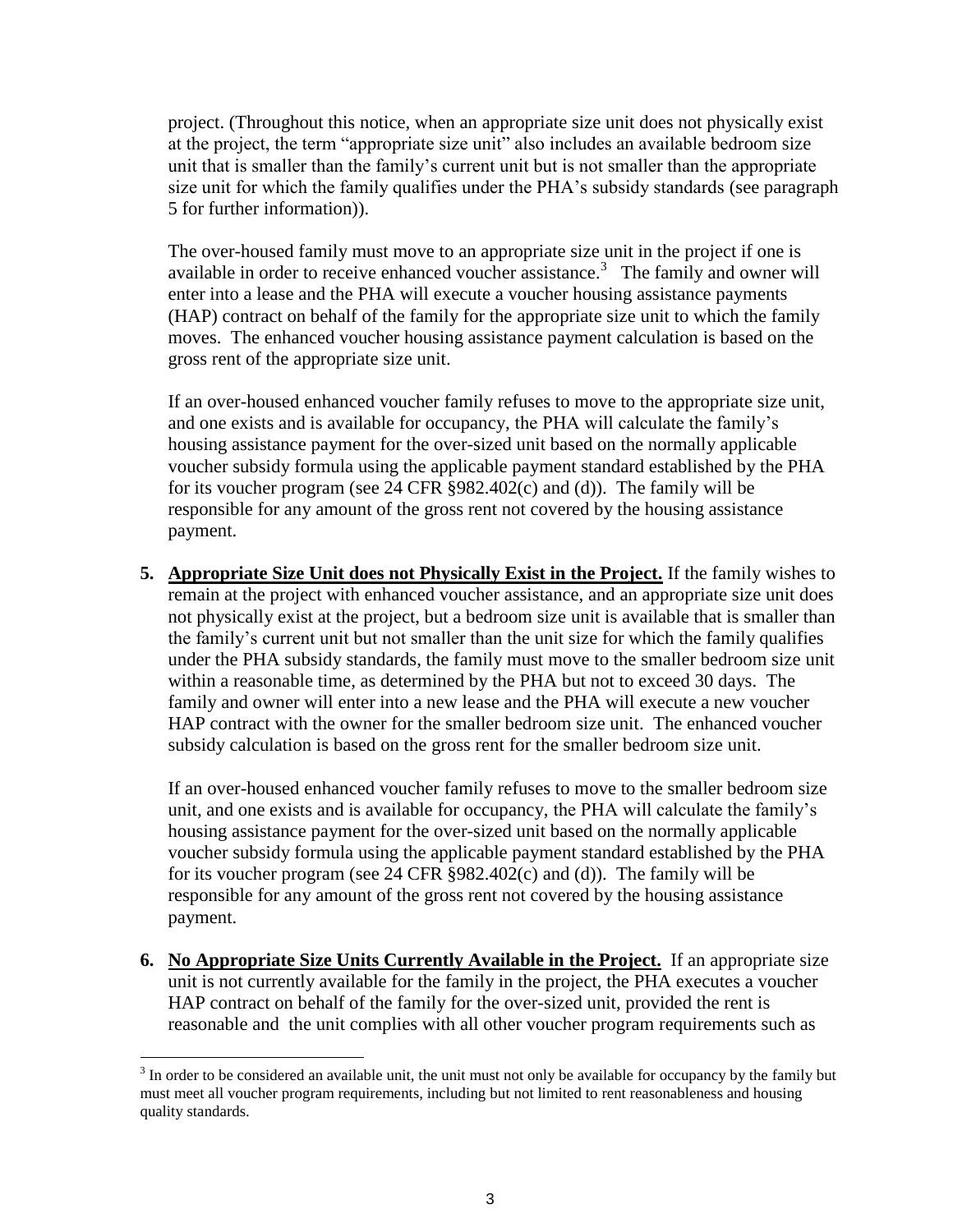the housing quality standards. The enhanced voucher housing subsidy calculation is based on the gross rent for the over-sized unit. The subsidy calculation will continue to be based on the gross rent (including subsequent rent increases) for the over-sized unit<sup>4</sup> until an appropriate size unit in the project becomes available for occupancy by the family.

The PHA must maintain a record of enhanced voucher families living in over-sized units and monitor the availability of appropriate size units at the project. The PHA shall monitor the availability by periodically contacting the owner but not less than once per quarter. The PHA may also consult other sources such as real estate agencies, periodicals that advertise rentals, or any other applicable sources. The PHA must keep record of contact made with owners (or other sources) concerning the availability or expected availability of units.

- **7. Owner and PHA Responsibilities when Appropriate Size Units Subsequently Become Available in the Project.** The owner must immediately inform the PHA and the family when an appropriate size unit will become available in the project. The owner is subject to possible financial penalties or other enforcement actions if the owner fails to notify the PHA immediately. If the PHA learns of available units at the project for which the owner failed to notify the PHA, the PHA must report such information to HUD by sending an email to [OverhousedEVs@hud.gov](mailto:OverhousedEVs@hud.gov) with the subject line **Over-housed Enhanced Voucher Families**. Within the email, the PHA must provide the following: PHA code; name and address of the project; the name of the project owner if known; the approximate date the appropriate size units became available; and whether the units are currently leased to market rate or voucher families. The PHA must also copy the relevant local HUD Office of Public Housing (PH) Director on the email.
- **8. PHA and Family Actions when Appropriate Size Units Subsequently Become Available in the Project.** When the PHA is informed that an appropriate size unit is available, the PHA must immediately notify the over-housed family of the availability of the unit and the family must move to the appropriate size unit in a reasonable time (as determined by the PHA, but not to exceed 30 days) to continue to receive enhanced voucher assistance. The family and owner will enter into a new lease and the PHA will execute a new voucher HAP contract with the owner for the appropriate size unit. The enhanced voucher subsidy calculation is based on the gross rent for the appropriate size unit.

The PHA must develop a policy and amend its administrative plan to include its policy concerning what constitutes a reasonable time (that does not exceed 30 days, absent any extension granted) in which the family must move to an appropriate size unit. Such policy must include a detailed procedure where exceptions may be granted upon request by the family that would allow for an extension of time when moves within the established timeframe would create extreme hardship (as defined within the PHA's policy). The PHA's policy must balance the family's need for an extension to the

 $\overline{a}$ 

<sup>&</sup>lt;sup>4</sup> This is assuming the unit remains under the voucher HAP contract and all program requirements (such as rent reasonableness) continue to be met.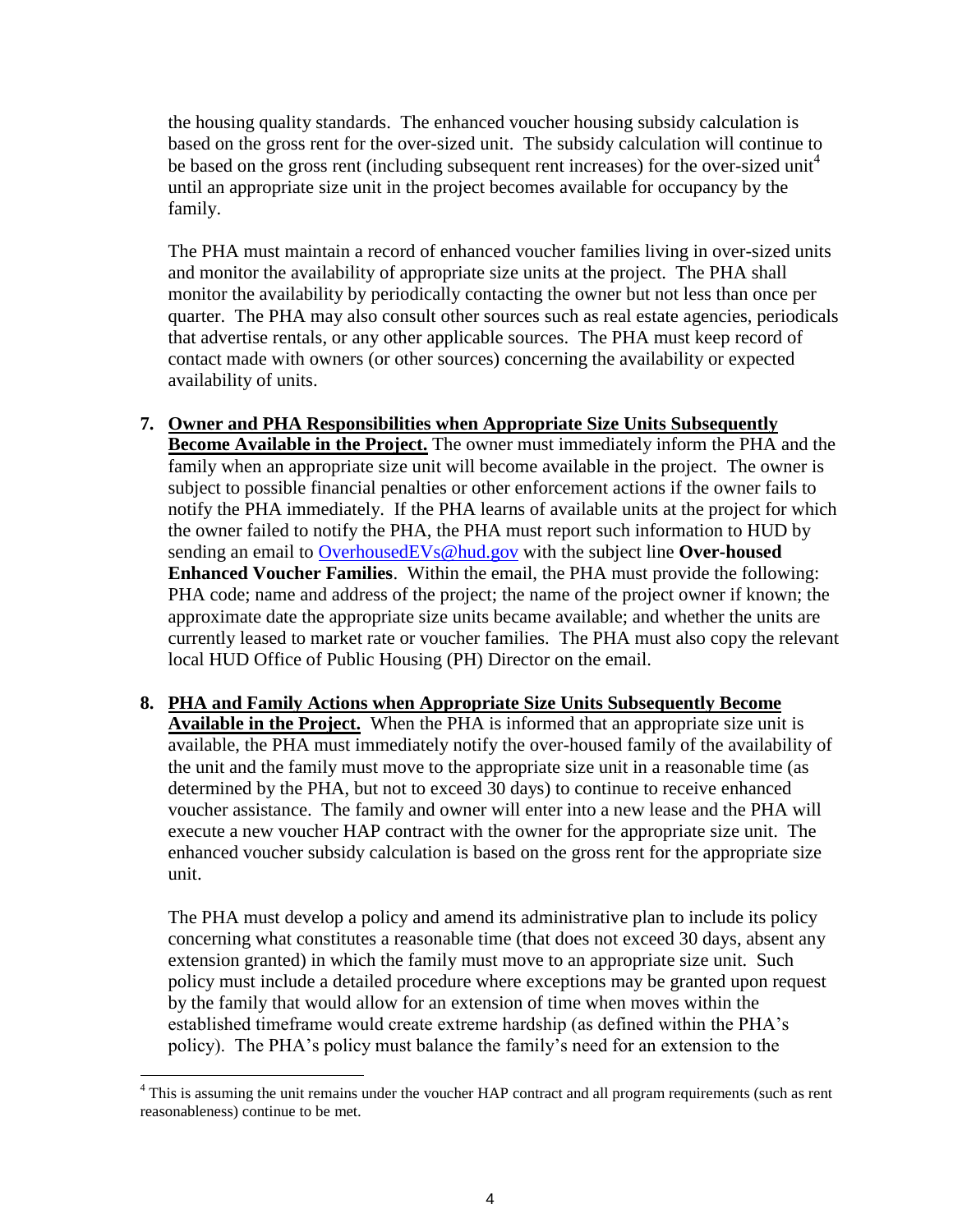established timeframe and the economic need for the owner to re-lease the unit. If the family does not move to the appropriate size unit within the established timeframe or any extension granted, the PHA shall notify the owner that the unit may be re-leased to a family chosen by the owner and the over housed family's subsidy is recalculated as described below.

If an over-housed enhanced voucher family refuses to move to the appropriate size unit or does not move within the established timeframe as determined by the PHA, the PHA will recalculate the family's housing assistance payment for the oversized unit based on the normally applicable voucher subsidy formula using the applicable payment standard established by the PHA for its voucher program (see 24 CFR §982.402(c) and (d)). The family will be responsible for any amount of the gross rent not covered by the housing assistance payment.

- **9. Number of Over-housed Families Exceeds the Availability of Appropriate Size Units in the Project.** If more than one over-housed enhanced voucher family residing at the project qualifies for the same size unit under the PHA's subsidy standards, and the number of appropriate size units that become available at any given time is less than the number of units necessary to accommodate the number of over-housed families, the PHA must develop a fair method by which to offer the units to families. The PHA may wish to consider such methods as date and time, (i.e,. families living in over-sized units for the longest period of time are offered appropriate sized units first); lottery for families with the same voucher anniversary date; request that families volunteer to move; age; frailty or any other fair nondiscriminatory method the PHA chooses to implement.
- **10. Decrease in Family Size or Change in Family Composition.** If, as a result of a decrease in family size or change in family composition, an enhanced voucher family subsequently becomes over-housed, the family must move to an appropriate size unit in accordance with paragraphs 4 and 5 above. Until such time that an appropriate size unit becomes available for occupancy by the family in the project, the family would continue to receive enhanced voucher assistance in the oversized unit.
- **11. Effective Communication and Limited English Proficiency.** Under Section 504 of the Rehabilitation Act and Title II of the Americans with Disabilities Act, in implementing these policies PHAs must take appropriate steps to ensure effective communication with individuals with disabilities through the use of appropriate auxiliary aids and services, which may include large print and Brailled notifications, depending on what is effective for the family member with a disability. In addition, under Title VI of the Civil Rights Act, PHAs must take reasonable steps to ensure meaningful access by limited English proficient persons (LEP).